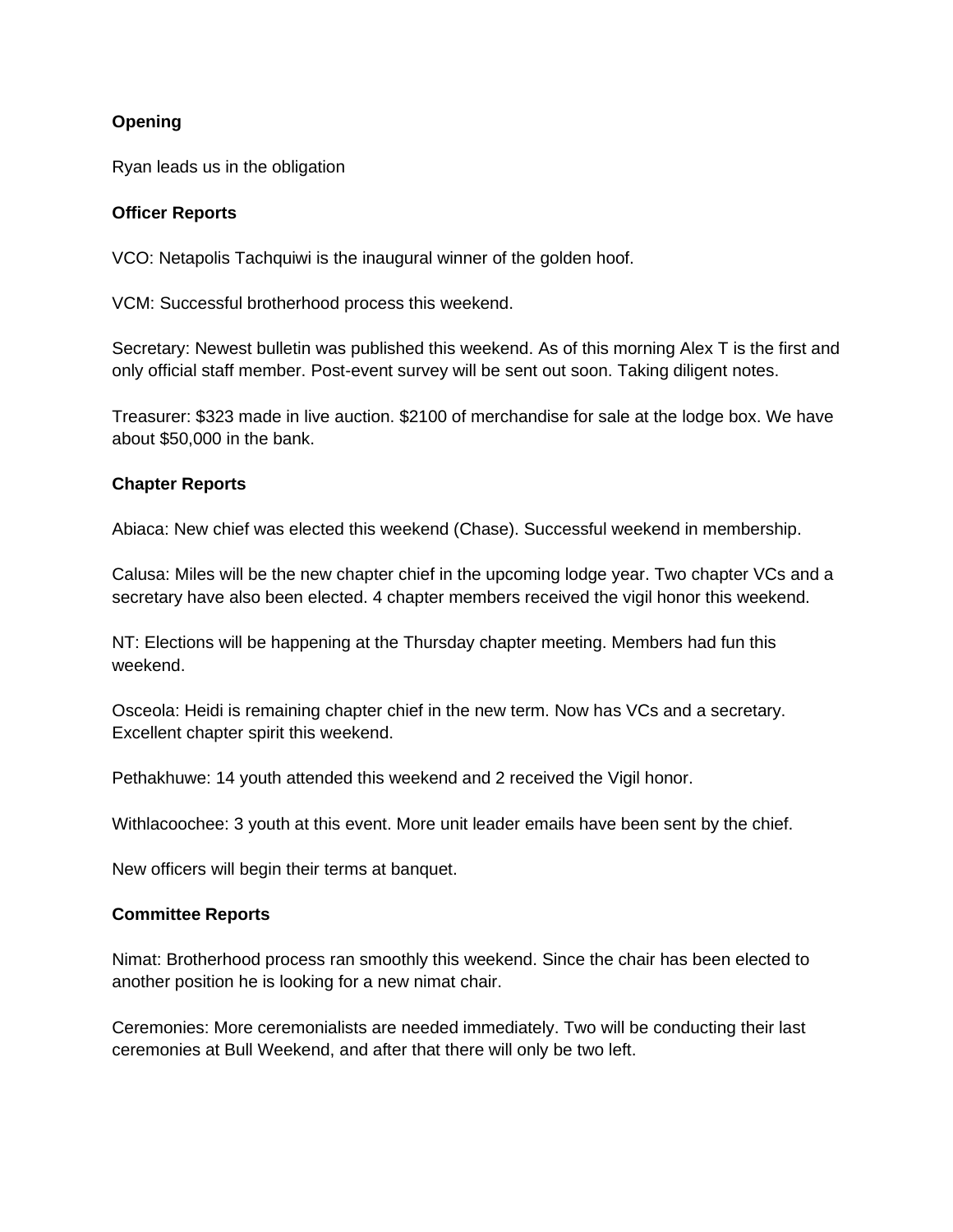OA Troop Rep: Unit leader emails have been sent. Sent drafts of emails to chiefs for approval first.

# **Old Business**

455 dues-paying members currently. On track to grow youth membership this year if we continue to make the same efforts we did last year.

Section Conference: Promotions were done this weekend. Biggest thing left to organize for section conference is transportation and carpools. Goal for section conference is 75 attendees. Currently we have 19 signed up. T-shirt design has been finalized. People who go will need to pay an additional \$10 for the shirt and other SWAG at the event.

Event Feedback: Mixed reactions to dinner, which was sloppy joes and mac n' cheese with green bean casserole. People did not enjoy having chapter members play for other teams to even out numbers. One success of the event was that the food was both themed and under budget. But having cheese three times in one day was probably not a good move. The dietary substitutions were handled very well. Agreement that we should fon-do the same cracker barrel again in the future (fondue). Push cracker barrel to be later since people were still full from dinner. Still dispute on doing uniforms for the morning flag ceremony since it means people walking back and forth between campsites and the dining hall before activities. Next year, the pie process can involve putting the elected LEC members in chairs OUTSIDE in a big event for everyone to watch. Pie them one at a time in an order they don't know to keep them in suspense. Don't put it on the schedule since it is supposed to be a somewhat surprising event we never speak about until it happens.

Banquet: May 7th. Pinellas County Sherrif's Office in Largo, on Ulmerton Road in the main building. Setup will start at 5, doors open at 6, start of event will be at 6:30. That is a tentative schedule. Awards tend to run between 6 and 700 dollars per year so the budget will have to be raised unless we want to run it at a deficit. Motion to lower registration fee from \$30 to \$25. It would mean over 140 people would have to attend in order to not lose money. We could also have the 'Ryan eats something spicy' incentive to encourage greater attendance. Motion passes to have the banquet attendance fee be \$25.

Bull weekend planning will take place before the April LEC.

If anyone missed the NOAC meeting this weekend, talk to Mr. Faughnan or Mr. Renker for information.

SLS still needs a lot of help. Most of the committee chairs are filled but we need people to be campsite hosts and help run the glow party. Our lodge's role will be running the event rather than attending it, and we have a goal of at least 100 people to do so.